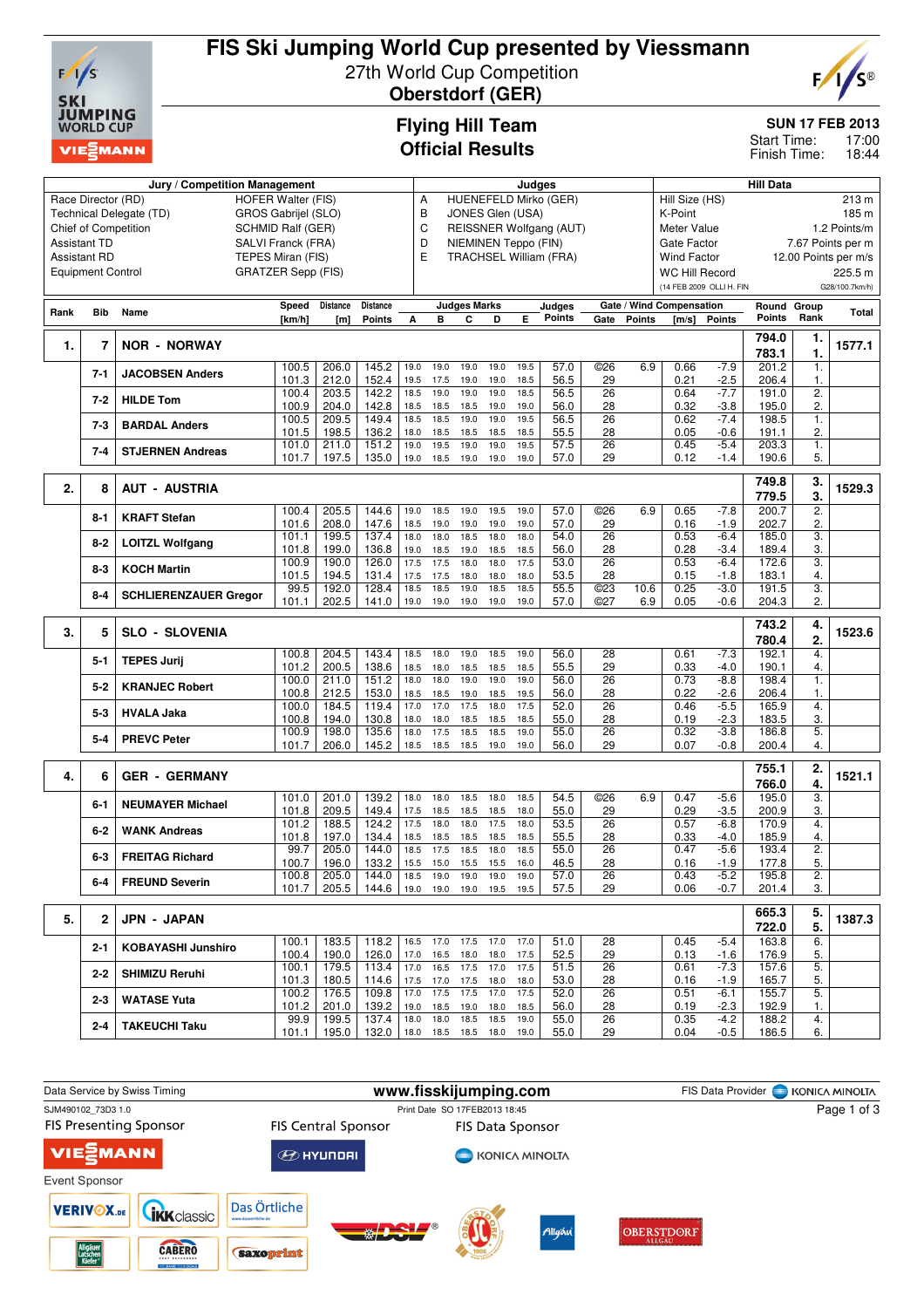

# **FIS Ski Jumping World Cup presented by Viessmann** 27th World Cup Competition



**Oberstdorf (GER)**

### **Flying Hill Team Official Results**

#### **SUN 17 FEB 2013**

17:00 18:44 Start Time: Finish Time:

| Rank | Bib     | Name                        | Speed          | <b>Distance</b> | Distance      |              |              | <b>Judges Marks</b> |              |              | Judges        |                       | Gate / Wind Compensation |              | Round Group      |                | Total                  |        |
|------|---------|-----------------------------|----------------|-----------------|---------------|--------------|--------------|---------------------|--------------|--------------|---------------|-----------------------|--------------------------|--------------|------------------|----------------|------------------------|--------|
|      |         |                             | [km/h]         | [m]             | <b>Points</b> | A            | в            | c                   | D            | Е            | <b>Points</b> | Gate                  | <b>Points</b>            | [m/s]        | <b>Points</b>    | <b>Points</b>  | Rank                   |        |
|      |         |                             |                |                 |               |              |              |                     |              |              |               |                       |                          |              |                  | 626.5          | 6.                     |        |
| 6.   | 4       | <b>POL - POLAND</b>         |                |                 |               |              |              |                     |              |              |               |                       |                          |              |                  | 653.1          | 6.                     | 1279.6 |
|      |         |                             | 100.6          | 197.5           | 135.0         | 18.0         | 17.5         | 18.0                | 18.0         | 18.0         | 54.0          | 28                    |                          | 0.49         | $-5.9$           | 183.1          | 5.                     |        |
|      | $4 - 1$ | <b>BIEGUN Krzysztof</b>     | 100.8          | 184.0           | 118.8         | 17.5         | 17.5         | 17.5                | 17.5         | 18.0         | 52.5          | 29                    |                          | 0.30         | $-3.6$           | 167.7          | 6.                     |        |
|      |         |                             | 100.0          | 172.0           | 104.4         | 16.5         | 16.5         | 16.5                | 16.5         | 17.0         | 49.5          | $\overline{26}$       |                          | 0.69         | $-8.3$           | 145.6          | $\overline{6}$         |        |
|      | $4-2$   | ZIOBRO Jan                  | 100.7          | 180.5           | 114.6         | 16.5         | 16.5         | 17.5                | 17.5         | 17.0         | 51.0          | 28                    |                          | 0.22         | $-2.6$           | 163.0          | 6.                     |        |
|      | $4 - 3$ | <b>ZNISZCZOL Aleksander</b> | 100.2          | 166.5           | 97.8          | 16.5         | 16.0         | 16.5                | 17.0         | 16.5         | 49.5          | 26                    |                          | 0.41         | $-4.9$           | 142.4          | 7.                     |        |
|      |         |                             | 100.9          | 179.5           | 113.4         | 16.5         | 17.0         | 17.0                | 17.5         | 17.5         | 51.5          | 28                    |                          | 0.30         | $-3.6$           | 161.3          | 7.                     |        |
|      | $4 - 4$ | <b>MURANKA Klemens</b>      | 99.9           | 176.0           | 109.2         | 16.5         | 17.0         | 17.0                | 16.5         | 17.0         | 50.5          | 26                    |                          | 0.36         | $-4.3$           | 155.4          | 7.                     |        |
|      |         |                             | 101.0          | 178.0           | 111.6         | 16.5         | 17.0         | 17.0                | 16.5         | 17.5         | 50.5          | 29                    |                          | 0.08         | $-1.0$           | 161.1          | 8.                     |        |
|      |         |                             |                |                 |               |              |              |                     |              |              |               |                       |                          |              |                  |                |                        |        |
| 7.   | 3       | <b>CZE - CZECH REPUBLIC</b> |                |                 |               |              |              |                     |              |              |               |                       |                          |              |                  | 568.2          | 7.                     | 1198.8 |
|      |         |                             |                |                 |               |              |              |                     |              |              |               |                       |                          |              |                  | 630.6          | 7.                     |        |
|      | $3 - 1$ | <b>STURSA Voitech</b>       | 100.0          | 153.0           | 81.6          | 16.5         | 16.0         | 16.5                | 16.0         | 16.0         | 48.5          | 28                    |                          | 0.53         | $-6.4$           | 123.7          | 8.                     |        |
|      |         |                             | 100.2          | 157.5           | 87.0          | 16.5         | 15.5         | 16.5                | 16.0         | 17.0         | 49.0          | 29                    |                          | 0.28         | $-3.4$           | 132.6          | 8.                     |        |
|      | $3-2$   | <b>SEDLAK Borek</b>         | 99.6           | 140.5           | 66.6          | 16.0         | 16.0         | 16.0                | 15.5         | 15.5         | 47.5          | 26                    |                          | 0.51         | $-6.1$           | 108.0          | $\overline{8}$ .<br>8. |        |
|      |         |                             | 100.4<br>100.3 | 145.0<br>174.5  | 72.0<br>107.4 | 16.0<br>16.5 | 16.0<br>17.0 | 16.0<br>17.5        | 16.0<br>17.0 | 15.5<br>17.0 | 48.0<br>51.0  | 28<br>$\overline{26}$ |                          | 0.08<br>0.36 | $-1.0$<br>$-4.3$ | 119.0<br>154.1 | 6.                     |        |
|      | $3-3$   | <b>KOZISEK Cestmir</b>      |                | 187.0           | 122.4         | 17.0         | 16.5         | 18.0                | 17.5         | 17.5         | 52.0          | 28                    |                          | 0.28         |                  | 171.0          | 6.                     |        |
|      |         |                             | 101.1<br>99.8  | 195.0           | 132.0         | 18.0         | 18.0         | 18.5                | 18.0         | 18.5         | 54.5          | 26                    |                          | 0.34         | $-3.4$<br>$-4.1$ | 182.4          | $\overline{6}$ .       |        |
|      | $3 - 4$ | <b>HAJEK Antonin</b>        | 101.1          | 211.0           | 151.2         | 18.5         | 19.0         | 19.0                | 19.5         | 19.5         | 57.5          | 29                    |                          | 0.06         | $-0.7$           | 208.0          | 1.                     |        |
|      |         |                             |                |                 |               |              |              |                     |              |              |               |                       |                          |              |                  |                |                        |        |
|      |         |                             |                |                 |               |              |              |                     |              |              |               |                       |                          |              |                  | 552.8          | 8.                     |        |
| 8.   | 1       | <b>FIN - FINLAND</b>        |                |                 |               |              |              |                     |              |              |               |                       |                          |              |                  | 585.3          | 8.                     | 1138.1 |
|      | $1 - 1$ | <b>HEISKANEN Sami</b>       | 100.3          | 181.0           | 115.2         | 17.0         | 17.0         | 17.5                | 17.5         | 17.5         | 52.0          | 28                    |                          | 0.88         | $-10.6$          | 156.6          | 7.                     |        |
|      |         |                             | 100.6          | 172.0           | 104.4         | 17.0         | 17.0         | 17.0                | 17.0         | 18.0         | 51.0          | 29                    |                          | 0.26         | $-3.1$           | 152.3          | 7.                     |        |
|      | $1-2$   | <b>VALTA Ossi-Pekka</b>     | 99.9           | 147.0           | 74.4          | 14.0         | 14.0         | 15.0                | 14.5         | 15.0         | 43.5          | $\overline{26}$       |                          | 0.38         | $-4.6$           | 113.3          | 7.                     |        |
|      |         |                             | 100.6          | 159.0           | 88.8          | 16.5         | 15.5         | 16.0                | 16.0         | 17.0         | 48.5          | 28                    |                          | 0.12         | $-1.4$           | 135.9          | 7.                     |        |
|      | $1 - 3$ | <b>ASIKAINEN Lauri</b>      | 99.6           | 159.0           | 88.8          | 16.0         | 16.0         | 17.0                | 16.0         | 17.0         | 49.0          | 26                    |                          | 0.50         | $-6.0$           | 131.8          | $\overline{8}$ .       |        |
|      |         |                             | 100.1          | 154.5           | 83.4          | 16.0         | 15.5         | 15.5                | 16.0         | 17.0         | 47.5          | 28                    |                          | 0.26         | $-3.1$           | 127.8          | 8.                     |        |
|      | $1 - 4$ | <b>MUOTKA OIII</b>          | 100.1          | 171.5           | 103.8         | 17.0         | 16.5         | 17.0                | 17.0         | 17.5         | 51.0          | 26                    |                          | 0.31         | $-3.7$           | 151.1          | 8.                     |        |
|      |         |                             | 101.0          | 185.5           | 120.6         | 16.5         | 16.0         | 17.0                | 17.5         | 17.5         | 51.0          | 29                    |                          | 0.19         | $-2.3$           | 169.3          | 7.                     |        |